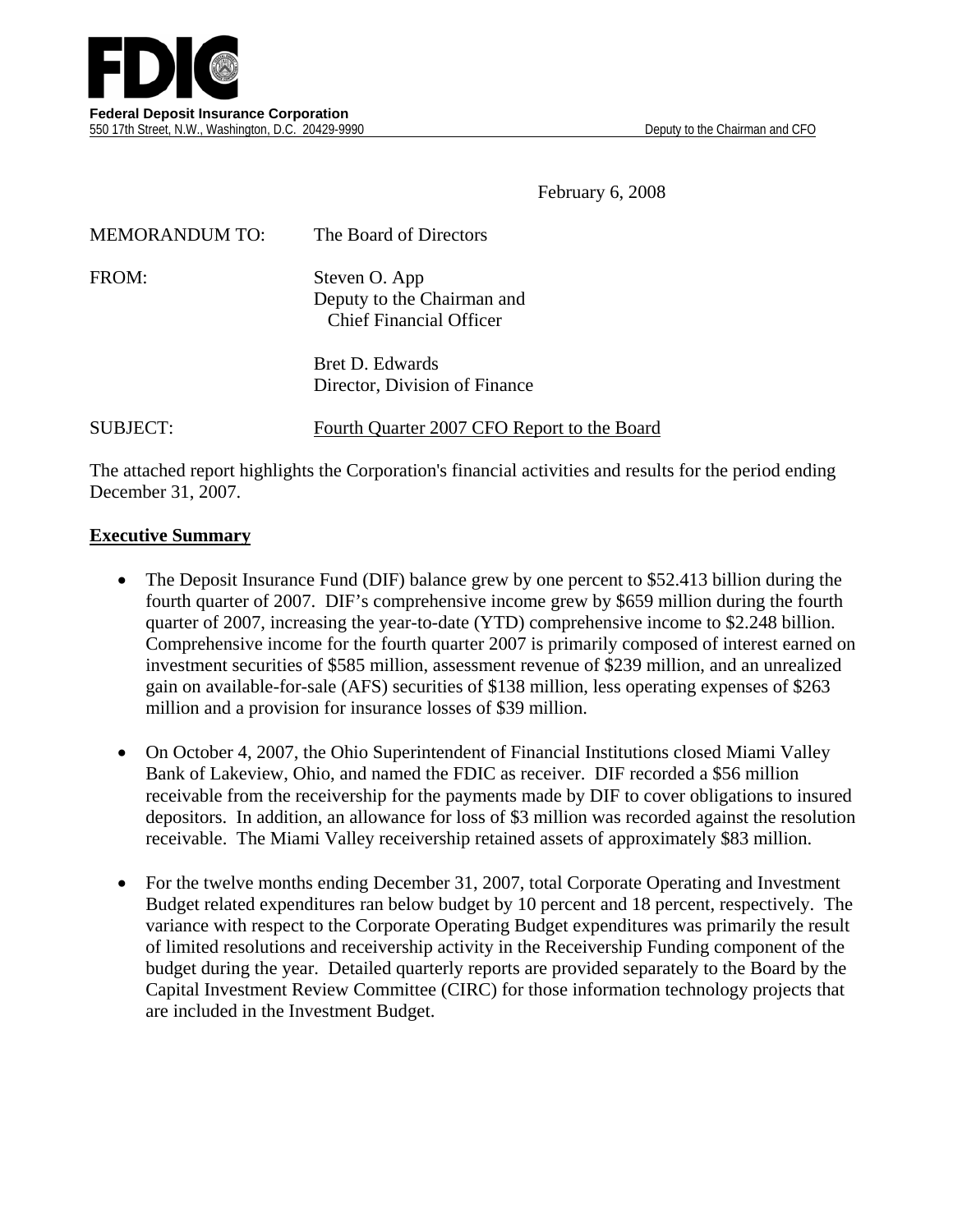The following is an assessment of each of the three major finance areas: financial statements, investments, and budget.

| <b>Trends and Outlook</b>         |                                                                                                                                                                                                                                                                                                                                                                                                                                                                                                                                                                                                                                                                                                                                                                                                                                                                                                                                                                                                                                                                                                                                                                                                                                                                                                                                                                    |  |  |  |  |  |
|-----------------------------------|--------------------------------------------------------------------------------------------------------------------------------------------------------------------------------------------------------------------------------------------------------------------------------------------------------------------------------------------------------------------------------------------------------------------------------------------------------------------------------------------------------------------------------------------------------------------------------------------------------------------------------------------------------------------------------------------------------------------------------------------------------------------------------------------------------------------------------------------------------------------------------------------------------------------------------------------------------------------------------------------------------------------------------------------------------------------------------------------------------------------------------------------------------------------------------------------------------------------------------------------------------------------------------------------------------------------------------------------------------------------|--|--|--|--|--|
| <b>Financial Results</b>          | Comments                                                                                                                                                                                                                                                                                                                                                                                                                                                                                                                                                                                                                                                                                                                                                                                                                                                                                                                                                                                                                                                                                                                                                                                                                                                                                                                                                           |  |  |  |  |  |
| I. Financial<br><b>Statements</b> | During the 4th quarter of 2007, DIF's contingent liability for anticipated<br>٠<br>failures increased by \$54 million to \$124 million at year-end 2007 due<br>to the deterioration in banking industry financial conditions. Despite<br>this increase, the contingent liability represents less than one quarter of<br>1 percent of the fund balance.                                                                                                                                                                                                                                                                                                                                                                                                                                                                                                                                                                                                                                                                                                                                                                                                                                                                                                                                                                                                             |  |  |  |  |  |
|                                   | Significant challenges have confronted the banking industry in 2007<br>arising from a slowdown in the housing market and rising defaults on<br>subprime loans. Consequently, during 2007, the number of institutions<br>on the FDIC's "Problem List" increased by 26 to 77. These institutions<br>had \$22.2 billion in assets as of December 31, 2007, representing a 261<br>percent increase in problem assets from a year earlier. However, these<br>challenges did not cause a large number of failures in 2007 – three<br>FDIC-insured institutions failed with total assets of \$2.3 billion and<br>estimated losses of \$120 million. These were the first failures since<br>June 2004.                                                                                                                                                                                                                                                                                                                                                                                                                                                                                                                                                                                                                                                                     |  |  |  |  |  |
|                                   | Current market volatility may continue to hurt the performance of<br>institutions with significant exposure to the residential mortgage market<br>- especially those mortgage lenders that relied heavily on the "originate<br>and sell" business model. However, many financial institutions entered<br>2007 with strong profitability and capital levels. As of September 30,<br>2007, risk-based capital ratios in the industry averaged 10.2 percent.                                                                                                                                                                                                                                                                                                                                                                                                                                                                                                                                                                                                                                                                                                                                                                                                                                                                                                          |  |  |  |  |  |
| <b>II.</b> Investments            | The DIF investment portfolio's amortized cost (book value) increased<br>$\bullet$<br>by three percent during 2007, and totaled \$50.469 billion on December<br>31, 2007. At year end, the DIF's portfolio yield was 4.72 percent,<br>appearing to have dropped 17 basis points from 4.89 percent as of<br>December 31, 2006. However, this decline stems from the extremely<br>low, anomalous 1.25 percent overnight investment bond equivalent<br>yield earned on December 31, 2007. At quarter end, overnight<br>investments totaled \$4.240 billion, or about 8.1 percent of the total<br>portfolio as measured by market value. The overall portfolio yield<br>would have been in the neighborhood of 4.93 percent had the month-<br>end overnight investment yield reflected the much more representative<br>3.96 percent average overnight investment yield earned between<br>December 11, 2007 (the date of the then-most recent meeting of the<br>Federal Reserve's Federal Open Market Committee (FOMC) when it<br>lowered the federal funds target rate) and December 30, 2007. This<br>more representative 4.93 percent portfolio yield is four basis points<br>higher than the portfolio's yield at year-end 2006, reflecting the fact that<br>during 2007, newly purchased securities had higher average yields than<br>those of maturing securities. |  |  |  |  |  |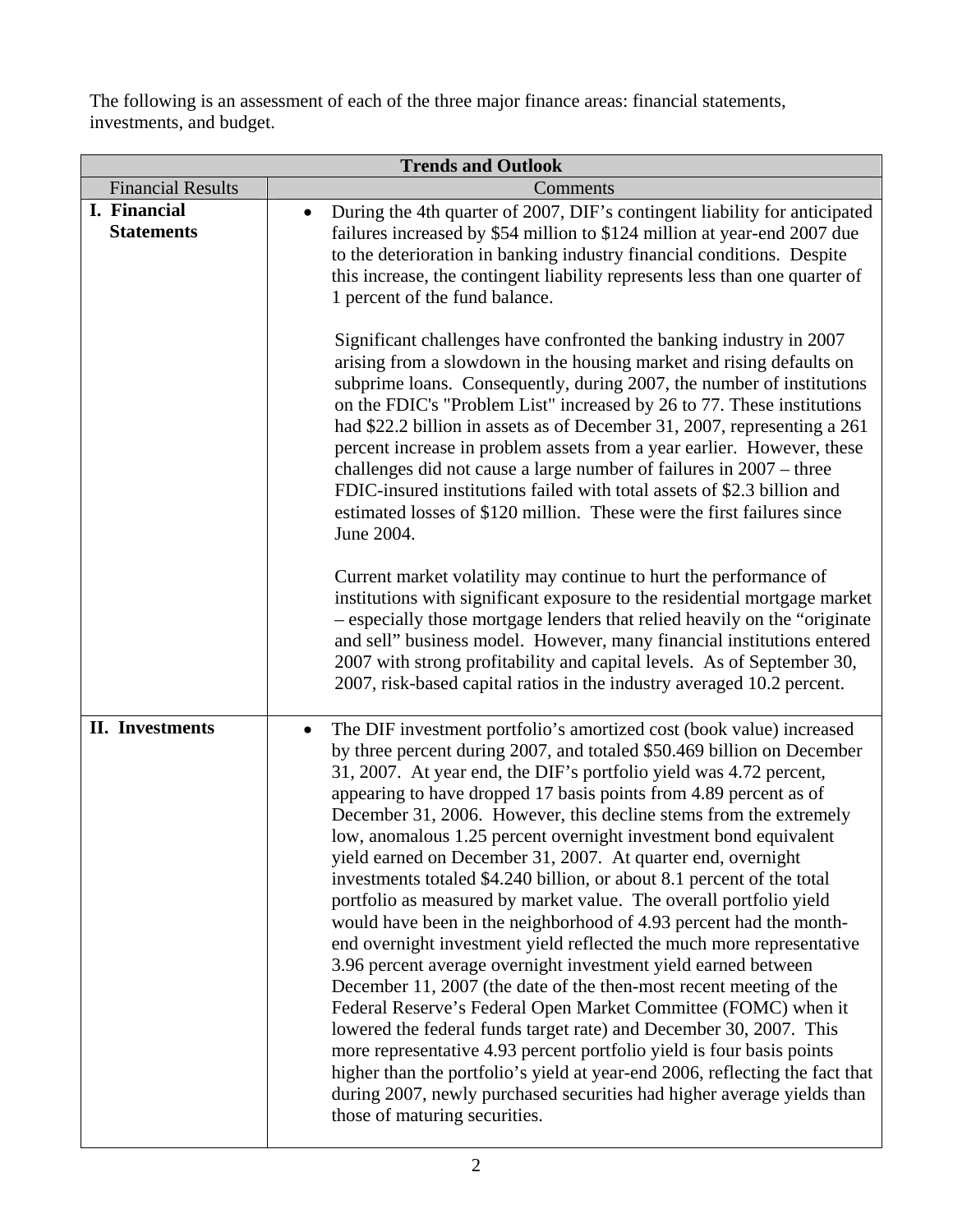| <b>Trends and Outlook</b> |                                                                                                                                                                                                                                                                                                                                                                                                                                                                                                                                                                                                                                                                                                                                                                                                                                                                                                                                                                                                                                                                                                 |  |  |  |  |  |
|---------------------------|-------------------------------------------------------------------------------------------------------------------------------------------------------------------------------------------------------------------------------------------------------------------------------------------------------------------------------------------------------------------------------------------------------------------------------------------------------------------------------------------------------------------------------------------------------------------------------------------------------------------------------------------------------------------------------------------------------------------------------------------------------------------------------------------------------------------------------------------------------------------------------------------------------------------------------------------------------------------------------------------------------------------------------------------------------------------------------------------------|--|--|--|--|--|
| <b>Financial Results</b>  | Comments                                                                                                                                                                                                                                                                                                                                                                                                                                                                                                                                                                                                                                                                                                                                                                                                                                                                                                                                                                                                                                                                                        |  |  |  |  |  |
|                           | Treasury market yields should continue to decline and trade at<br>$\bullet$<br>comparatively low levels over the next several months, as many<br>investors are expecting further reductions in the federal funds target rate<br>and are concerned with the prospect that the U.S. economy may be<br>falling into a recession. Expectations are for Treasury yields to<br>gradually and modestly rise during the latter half of 2008 and into early<br>2009. This, coupled with a growing DIF portfolio balance, should lead<br>to increased interest revenue over the long run. Over the short run, any<br>decrease in yields would add to the existing net unrealized gains on<br>available-for-sale (AFS) securities. Conversely, any subsequent<br>increase in yields would accelerate the decline of the existing net<br>unrealized gains on AFS securities. Moreover, regardless of changes in<br>yields, existing net unrealized gains will be reduced due to the passage<br>of time (that is, any unrealized gains or losses vanish as AFS securities<br>approach their maturity dates). |  |  |  |  |  |
| <b>III.</b> Budget        | Approximately \$982 million was spent in the Ongoing Operations<br>$\bullet$<br>component of the 2007 Corporate Operating Budget, which was \$51<br>million (5 percent) below the budget for the twelve months ending<br>December 31, 2007. The Outside Services - Personnel expense<br>category was \$29 million (16 percent) below its year-to-date budget,<br>and represented 58 percent of the total Ongoing Operations variance.<br>Approximately \$20 million was spent in the Receivership Funding<br>component of the 2007 Corporate Operating Budget, which was \$55<br>million (74 percent) below the budget for the year. The Outside<br>Services - Personnel expense category was \$49 million (79 percent)<br>below its budget, and represented 88 percent of the total Receivership<br>Funding variance.                                                                                                                                                                                                                                                                          |  |  |  |  |  |

#### **I. Corporate Fund Financial Statement Results** (See pages 11 - 12 for detailed data and charts.)

#### **DIF**

- For 2007, DIF's comprehensive income totaled \$2.248 billion compared to \$1.568 billion for last year. Excluding the recognition of exit fees earned of \$345 million (a one-time adjustment) from the 2006 results, comprehensive income rose by \$1.025 billion, or 84 percent, from a year ago. This year-over-year increase was primarily due to a \$611 million increase in assessment revenue, a \$299 million increase in interest revenue, a higher contribution from unrealized gain/loss on AFS securities of \$298 million, offset by a \$42 million increase in operating expenses and a \$147 million increase in the provision for insurance losses.
- During the fourth quarter of 2007, DIF's receivables from resolutions, net, decreased by \$1.249 billion to \$808 million primarily due to \$1.289 billion in dividends from the NetBank receivership. This decrease was in part offset by a \$53 million increase in the net receivable resulting from the Miami Valley Bank closing on October 4, 2007.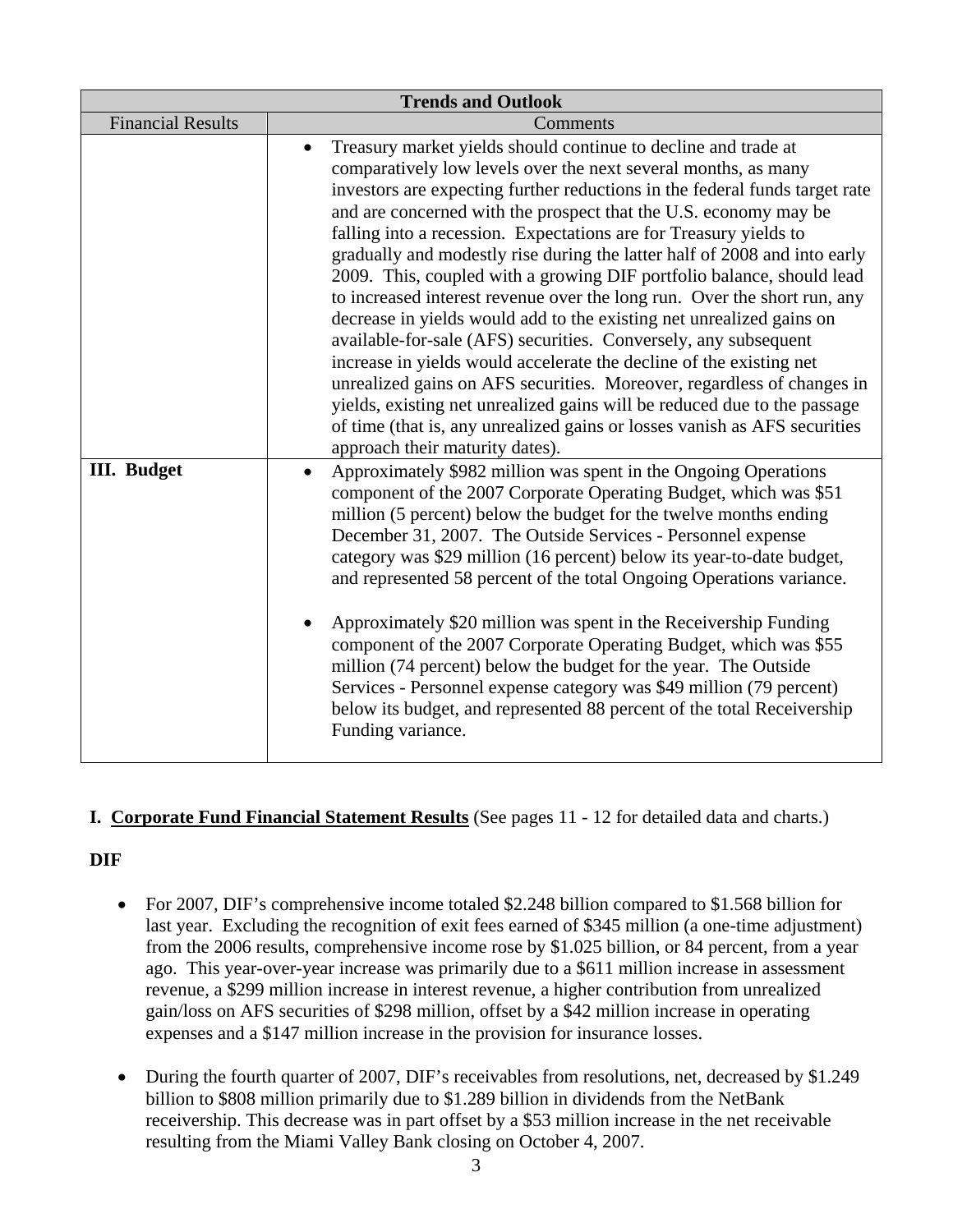• The DIF portfolio's interest revenue was \$2.540 billion in 2007, or \$299 million higher than the \$2.241 billion of interest revenue earned in 2006. The largest contributor to the overall increase in 2007 interest revenue was TIPS inflation compensation of \$314 million, which was \$205 million more than the amount earned in 2006. This increased inflation compensation reflected the comparatively large increases in the CPI during 2007 stemming from rising energy and food prices. The remaining \$94 million year-over-year increase in interest revenue resulted from: 1) slightly higher average portfolio yields in 2007 as newly purchased securities continued to have somewhat higher yields than those of maturing securities; and 2) a growing investment portfolio balance. The DIF's AFS portfolio reported a \$125 million unrealized gain in 2007 compared with a \$173 million unrealized loss in 2006. During 2007, conventional Treasury yields and TIPS real yields decreased, resulting in higher market prices. In contrast, these yields increased during 2006, resulting in market price declines.

#### **FSLIC Resolution Fund (FRF)**

- FRF's net income for 2007 was \$64 million compared to a \$203 million loss for 2006. This change is primarily due to an increase in criminal restitution income of \$19 million, an increase in the recovery of tax benefits of \$33 million, and a decrease in Goodwill/Guarini litigation expenses of \$215 million.
- During the fourth quarter of 2007, FRF accrued a \$35 million contingent liability and offsetting receivable from the U.S. Treasury for judgments for two Goodwill cases that were fully adjudicated as of year-end. These funds were paid in January 2008. For the year ending December 31, 2007, FRF paid or accrued a total of \$440 million in Goodwill litigation expenses to resolve eight cases, compared with a total of \$447 million on six Goodwill cases during 2006.
- FRF paid \$225 million to the Resolution Funding Corporation (REFCORP) on October 10, 2007, bringing total payments to REFCORP to \$4.797 billion. Subsequent to year-end 2007, FRF paid an additional \$225 million to REFCORP on January 10, 2008. The FDIC must transfer to the REFCORP the net proceeds from the sale of FRF-RTC assets (once all liabilities of the FRF-RTC have been provided for) to pay the interest on REFCORP bonds, which were issued to fund early Resolution Trust Corporation resolutions. Any such payments benefit the U.S. Treasury, which would otherwise be obligated to pay the interest on the bonds.

#### **II. DIF Investment Results** (See pages 13 – 14 for detailed data and charts.)

- During 2007, the amortized cost (book value) of the DIF investment portfolio increased by \$1.611 billion or by three percent—from \$48.858 billion on December 31, 2006, to \$50.469 billion on December 31, 2007. Moreover, during the period, the DIF portfolio's market value increased by \$3.340 billion or by seven percent, from \$49.038 billion on December 31, 2006, to \$52.378 billion on December 31, 2007.
- The DIF investment portfolio's total return for 2007 was 8.63 percent, approximately 23 basis points less than its benchmark, the Merrill Lynch 1 - 10 Year U.S. Treasury Index (Index), which had a total return of 8.86 percent during the same period. Given the significant rise in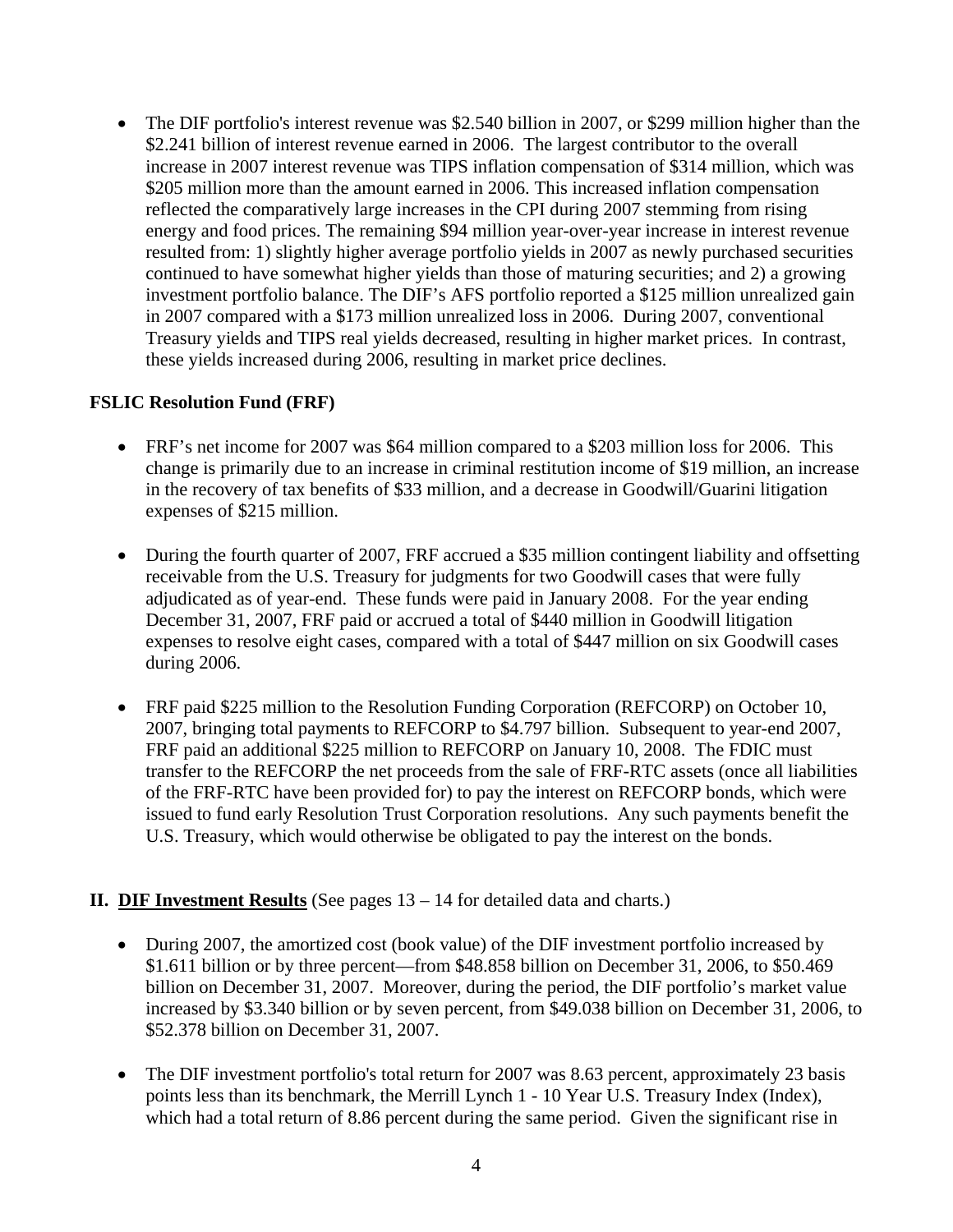Treasury security prices during the year reflecting lower market yields, the DIF portfolio's large cash balance acted as a drag on relative total return performance.

• During the fourth quarter of 2007, consistent with the approved quarterly Corporate investment strategy, staff deferred purchases of Treasury securities in light of the comparatively low Treasury yields available during the quarter. On December 31, 2007, the DIF portfolio's overnight investment balance was \$4.240 billion, well above its \$150 million target floor balance.

#### **The Treasury Market**

- During the fourth quarter of 2007, conventional Treasury yields decreased substantially, reflecting two 25-basis point cuts in federal funds target rate during the quarter, and reflecting market sentiment for additional cuts in the target rate during the first quarter and second quarters of 2008. In addition, Treasuries also rallied in response to "flight to quality" trades by investors seeking the relative safety of Treasury securities. In the fourth quarter, yields on three-month and six-month T-Bills decreased by 56 basis points and 69 basis points, respectively. The two-year note yield, which is also sensitive to actual as well as anticipated changes in the federal funds rate, decreased by 93 basis points, again, reflecting the aforementioned 50-basis point cut in the federal funds rate and reflecting expectations for additional rate cuts. Intermediate-maturity Treasury yields also decreased over the course of the quarter. The yield on the five-year Treasury note decreased by 80 basis points; the yield on the ten-year Treasury note decreased by 57 basis points. The conventional Treasury yield curve steepened during the fourth quarter of 2007; on December 31, 2007, the two-year to tenyear yield curve had a 97-basis point positive spread (compared to positive 61-basis point spread at the beginning of the quarter). Over the past five years, this spread has averaged 99 basis points.
- During the fourth quarter of 2007, Treasury Inflation-Protected Securities' (TIPS) real yields decreased dramatically, reflecting lower actual and anticipated interest rates and concerns over weak economic growth. In addition, as the magnitude of the declines in many cases were larger than those of comparable maturity conventional Treasury yields, such real yield declines reflect some modest concerns over growing inflationary pressures. The real yield of the DIF portfolio's short-maturity TIPS (with a maturity of a little over one-year at the end of the quarter) decreased by 130 basis points during the quarter. The real yield on the portfolio's longest-maturity TIPS (with a maturity of just over four years) decreased by 107 basis points. The real yield on the 10-year TIPS maturing on January 15, 2017, decreased by 57 basis points.

#### **Prospective Strategies**

• The current DIF investment strategy provides for purchasing AFS conventional with maturities of six years or less, for purchasing AFS TIPS, and for holding excess overnight investments, depending on Treasury market conditions and developments during the first quarter of 2008. During the quarter, if appropriate, staff will take advantage of any instances when yields rise toward the upper end of the recent trading range by purchasing short- to intermediate-maturity conventional Treasury securities and TIPS. Any securities purchased during the quarter will be designated AFS. As with recent quarterly investment strategies, conventional AFS securities will be limited to maturities of six years or less, as a means to help control fund balance volatility. (See attached Approved Investment Strategy.)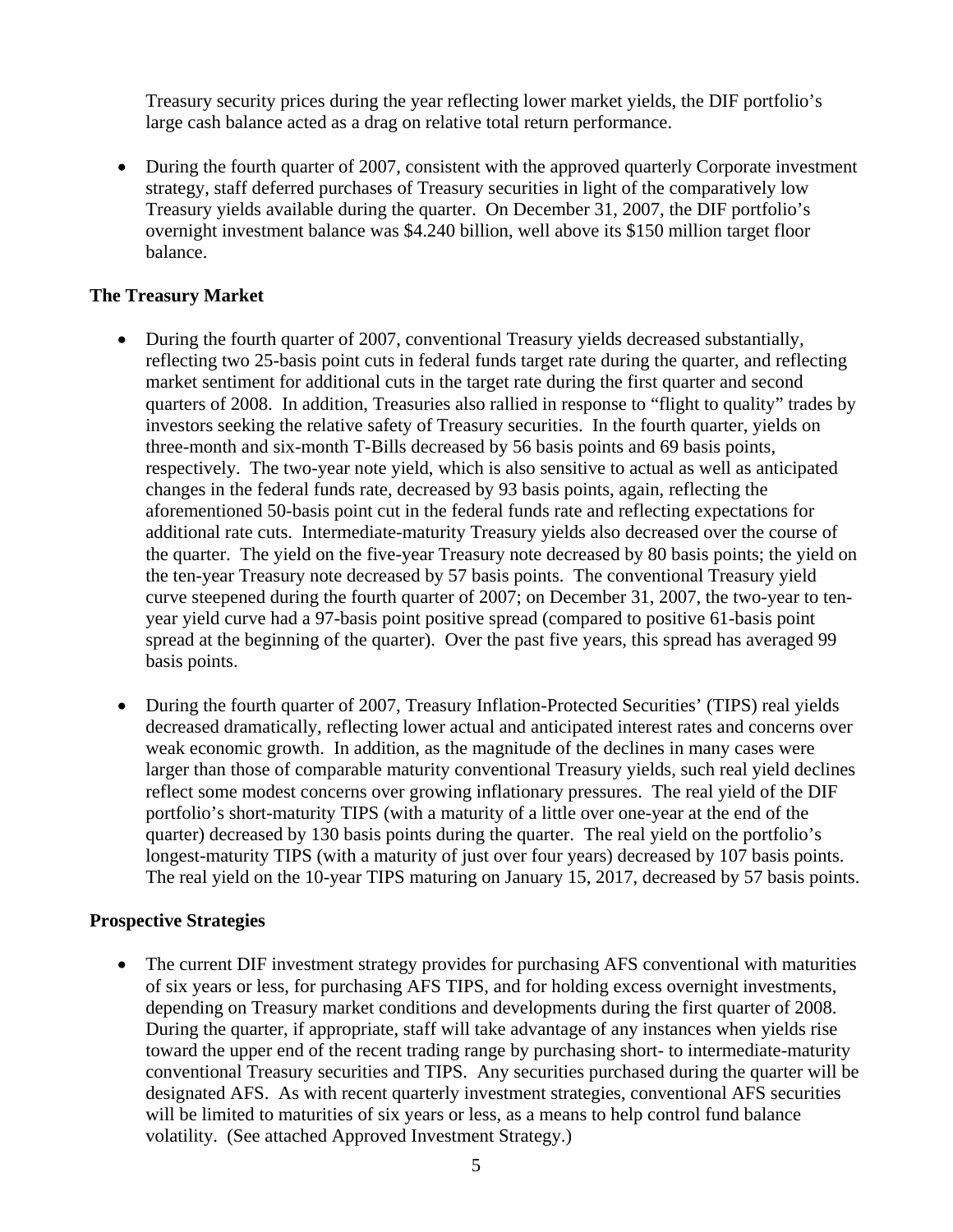• As part of the DIF portfolio's approved fourth quarter investment strategy, an objective was established to reach a \$15 billion primary reserve target floor balance over the near term, with the understanding that this goal would not be reached until at least the first quarter of 2008. At the end of the fourth quarter of 2007, the primary reserve stood at \$14.317 billion. The DIF portfolio's first quarter 2008 investment strategy continues to include this primary reserve target objective.

#### **III. Budget Results** (See pages 15 - 16 for detailed data.)

#### **Approved Budget and Staffing Modifications**

During the fourth quarter of 2007, three modifications were made to the 2007 Corporate Operating Budget, in accordance with the authority delegated by the Board of Directors in the 2007 Budget Resolution:

- In October 2007, the Chief Financial Officer approved a reallocation of \$3.7 million and \$0.5 million, respectively, from the Salaries and Compensation expense category in the ongoing operations components of the budgets of the Division of Supervision and Consumer Protection (DSC) and the Division of Information Technology (DIT) to the Equipment expense category in DIT's budget. The additional \$4.2 million in equipment funding was required to support the procurement of application software and equipment for the new Java/Unix platform and to upgrade or replace obsolete equipment. This funding reallocation reduced DIT's projected 2008 budget requirements. Funds were available for reallocation in the DSC and DIT Salary and Compensation budgets because a large number of vacancies in those organizations were not filled as quickly as projected.
- In October 2007, funding was reallocated within the individual budgets for the Executive Offices to better align those budgets with projected personnel, travel, and other expenses for each office. There was no net change to the total budget for any major expense category in the combined Executive Offices budget.
- In December 2007, DIT reallocated \$343,000 within the ongoing operations component of its budget from the Equipment expense category to the Buildings expense category in order to properly account for expenses related to the installation of a wireless antenna at the Seidman Center. These expenses were initially budgeted in and charged to the Equipment category, but it was subsequently determined that they should have been charged to the Buildings category and treated as a capital improvement to the complex. This reallocation resulted in no net change to the total approved DIT budget.

A 2007 Investment Budget spending projection for the Legal Information Management System (LIMS) project was also revised during the quarter. The 2007 spending estimate for LIMS was reduced by \$206,380, to be consistent with a revised project plan for the project. That amount will remain available for use by the LIMS project in 2008, in accordance with approved Investment Budget procedures.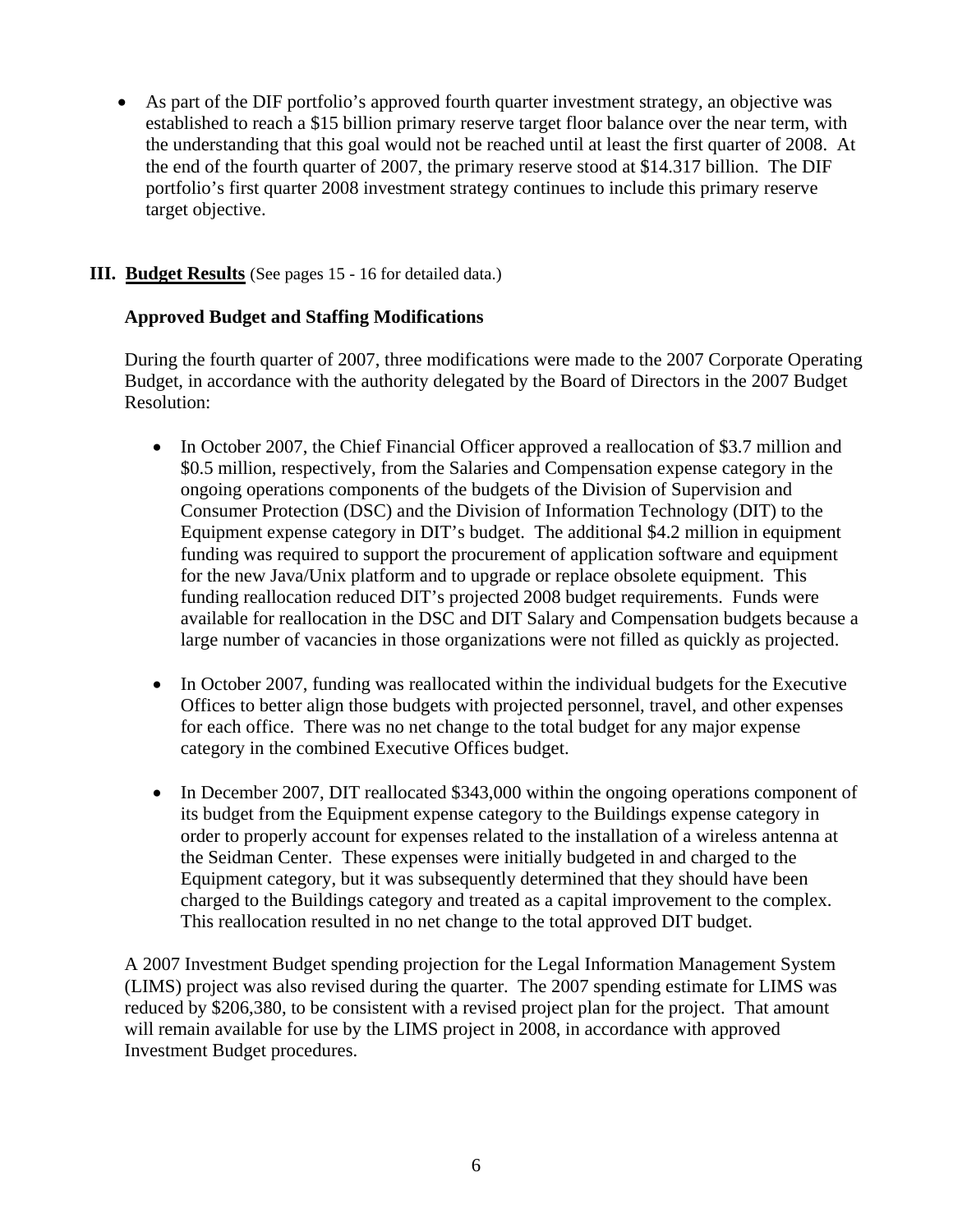#### **Status of Spending for the Implementation of Deposit Insurance Reform**

The 2007 Corporate Operating Budget approved by the Board of Directors in December 2006 included funding for the continued implementation of Deposit Insurance Reform. Excluding internal Salaries and Compensation expenses, \$4.9 million was spent on systems changes required in conjunction with Deposit Insurance Reform in 2006, and \$1.8 million was spent on printing and distribution costs. During 2007, an additional \$4.9 million (excluding internal salaries and compensation expenses) was spent to support Deposit Insurance Reform implementation, as follows:

- Approximately \$4.3 million was spent for system development and enhancement activities. All of the targeted systems have now been upgraded and are fully functional for the deposit insurance reform implementation.
- Approximately \$0.6 million was spent for additional printing and distribution of updated deposit insurance brochures. All updates of printed materials that were required to support the implementation of deposit insurance reform were completed and distributed by yearend 2007.

In addition, DIR hired in mid-2007 two new employees to support deposit insurance pricing on an ongoing basis, as authorized by the Board in March 2006. Estimated 2007 Salary and Compensation expenses for these employees were approximately \$170 thousand.

All requirements for the initial implementation of Deposit Insurance Reform, as outlined in the case presented to the Board in March 2006, have now been completed. Accordingly, this will be the final quarterly report on expenses incurred in connection with those requirements. As of December 31, 2007, the Corporation had spent a total of approximately \$9.8 million over two years to support the initial implementation of Deposit Insurance Reform (excluding Salary and Compensation expenses for the two new DIR employees).<sup>1</sup>

#### **Spending Variances**

Significant spending variances by major expense category and division/office for the year ending December 31, 2007, are discussed below. Significant spending variances are defined as those that either (1) exceed the annual budget; or (2) are under the total annual budget by \$1 million or more and represent more than three percent of the major expense category or total division/office budget.

#### **Significant Spending Variances by Major Expense Category**

#### Ongoing Operations

 $\overline{a}$ 

There were four major expense categories in which there were significant spending variances for the year in the Ongoing Operations component of the 2007 Corporate Operating Budget:

<sup>&</sup>lt;sup>1</sup>Additional systems development work will be required after the Board completes rulemaking on the payment of dividends from the new Deposit Insurance Fund (currently projected to occur no sooner than the first half of 2009). At such time as those requirements are defined, they will be funded through DIT's annual ongoing operating budget for information technology projects and will be accounted for as a separate project.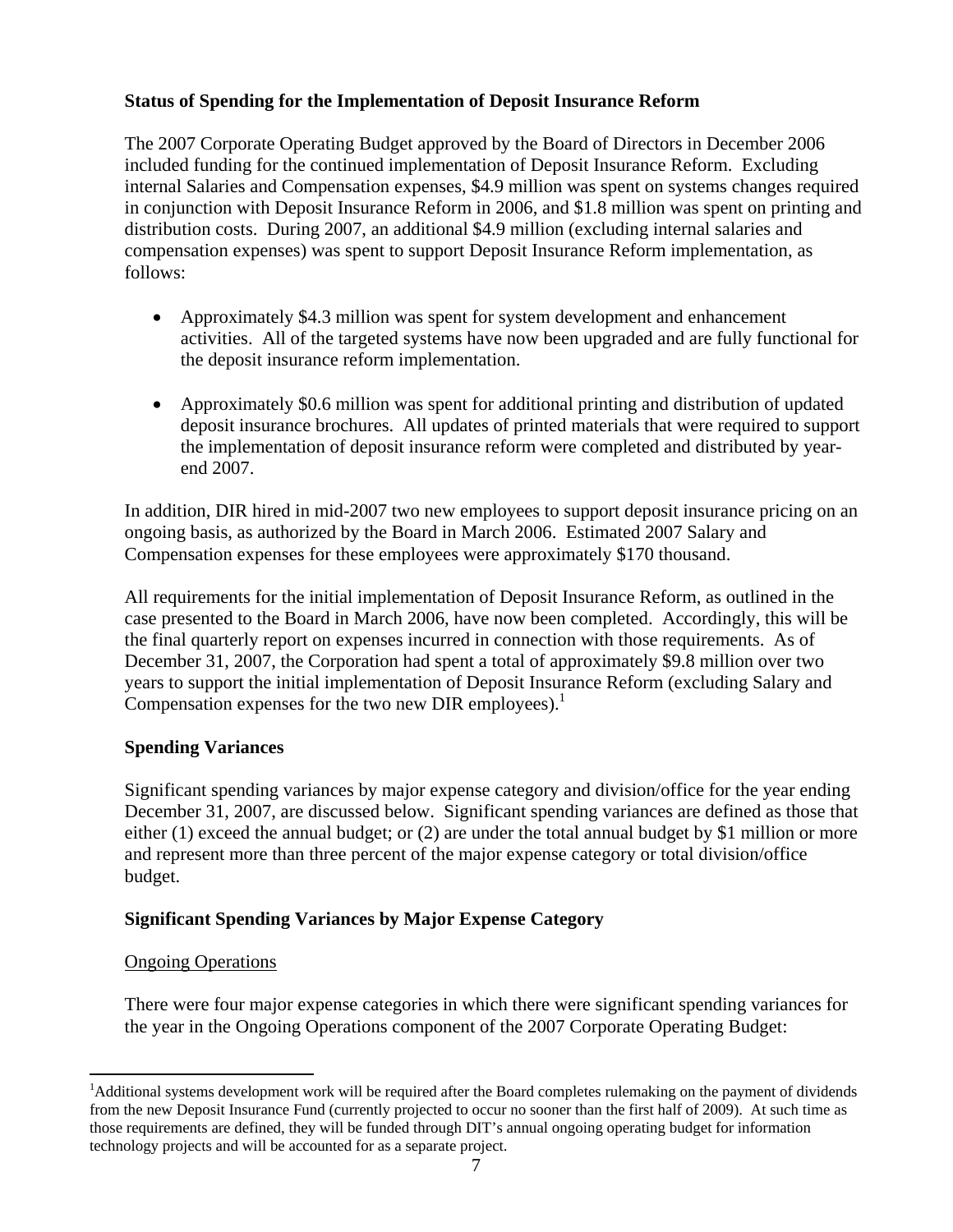- Outside Services-Personnel expenditures were \$29 million, or 16 percent, less than budgeted. The variance was largely due to lower-than-budgeted payments to the Department of Justice for litigation services; less-than-anticipated spending for IT-systems development, operations, and maintenance support; lower net costs for the Student Residence Center (because of increased proceeds derived from outside use of the facility); and lower-than-budgeted spending on human resources contractual services.
- Travel expenditures were \$3 million, or 5 percent, less than budgeted. Overall corporate travel costs were lower because DRR staff participated in fewer compliance examinations than initially projected and CEP rotation schedules were adjusted, resulting in less travel for CEP participants. In addition, lower-than-projected travel costs were incurred for supervision, field oversight and litigation activities in the Legal Division.
- Outside Services-Other expenditures were almost \$2 million, or 10 percent, less than budgeted. This variance reflected successful negotiations to lower insurance rates, lowerthan-anticipated outside printing costs, and a reduction in the number of local telephone lines needed for examinations as a result of the deployment of wireless data cards to examiners.
- Other Expenses were \$3 million, or 28 percent, less than budgeted. This variance was largely due to (a) lower-than-projected spending by employees under the first year of the new Professional Learning Accounts program; and (b) charges of expenses for some off-site conferences to the Travel expense category rather than the Other Expenses expense category.

#### Receivership Funding

 $\overline{a}$ 

The Receivership Funding component of the Corporate Operating Budget includes budgeted funding for non-personnel expenses that are incurred in conjunction with institution failures and the management and disposition of the assets and liabilities of the ensuing receiverships. There were four major expense categories in which significant spending variances occurred during the year in the Receivership Funding component of the 2007 Corporate Operating Budget:

- Salary and Compensation<sup>2</sup> (\$2 million, or 71 percent, less than budgeted).
- Outside Services-Personnel (\$49 million, or 79 percent, less than budgeted).
- Travel (\$4 million, or 64 percent, less than budgeted).
- Buildings (\$0.2 million, or 7 percent, more than budgeted).

Variances in the first three expense categories were attributable to the limited receivership and resolution activity that occurred during the year. The overspending variance in the Buildings category was due to incorrect coding of charges totaling \$1.7 million (the expenses should have been charged to the Outside Services-Personnel category).

 $2$  Overtime is the only account budgeted in the Salary and Compensation expense category of the Receivership Funding component of the Corporate Operating Budget in 2007. All staff salaries are budgeted and expensed in the Ongoing Operations budget component.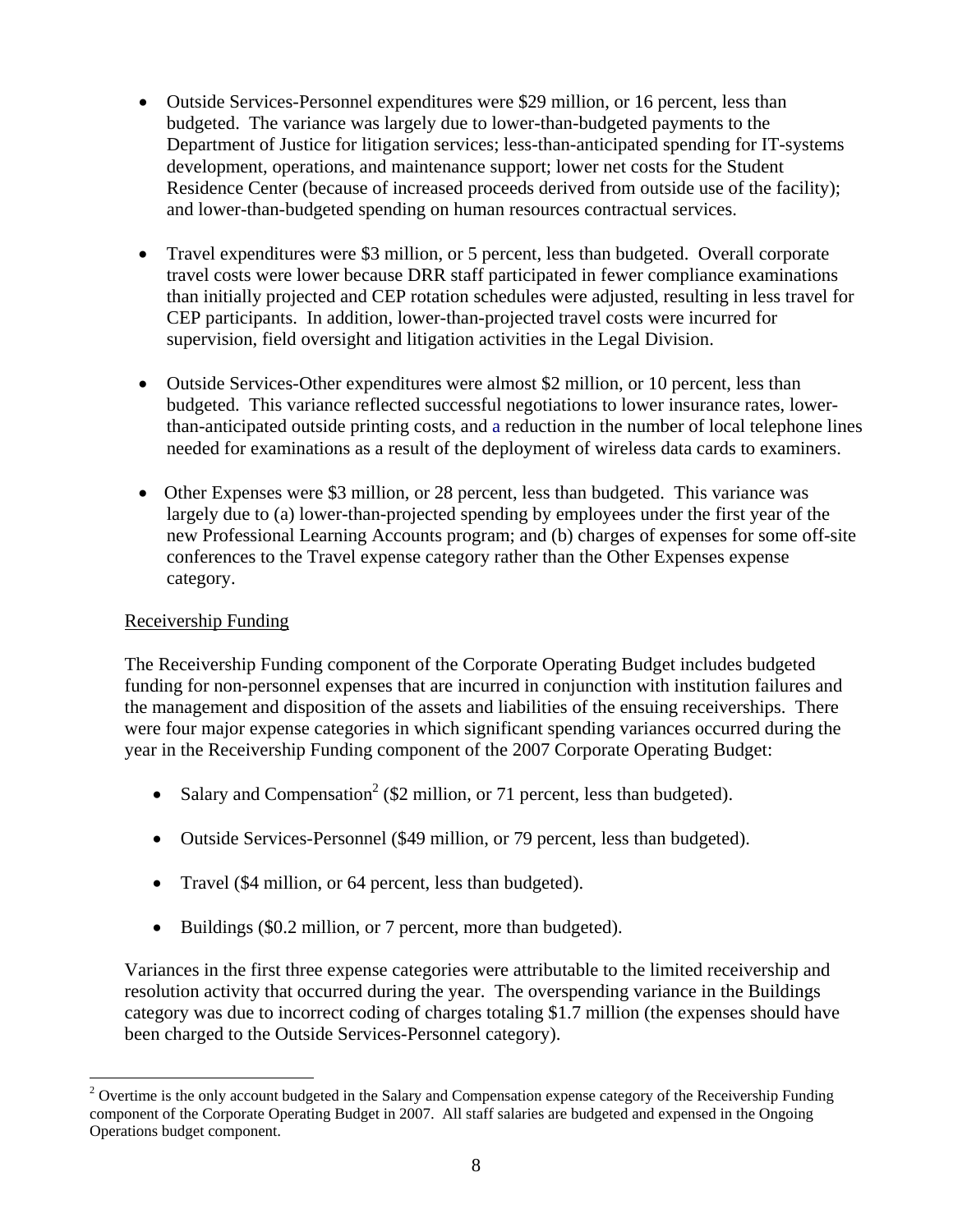### **Significant Spending Variances by Division/Office<sup>3</sup>**

There were significant spending variances from total approved 2007 budgets for nine organizations during the year:

- DRR spent \$43 million, or 43 percent, less than budgeted. This variance was mostly attributable to under spending in the Receivership Funding component of its operating budget due to the limited receivership and resolution activity that occurred during the year.
- The Legal Division spent \$18 million, or 20 percent, less than budgeted. This variance was largely attributable to under spending in the Receivership Funding component of its operating budget due to the limited receivership and resolution activity that occurred during the year.
- DIT spent \$11 million, or 5 percent, less than budgeted for 2007. DIT spent \$8.6 million less than budgeted in the ongoing operations component of its budget, primarily due to lower-than-projected spending for application development, operations, and maintenance activities. It also spent \$2.6 million less than estimated in 2007 from the approved Investment Budget projects that are monitored and reported to the Board separately by the CIRC. These latter variances were attributable primarily to delays in project schedules.
- The Division of Administration spent \$7 million, or 5 percent, less than budgeted. This variance was largely attributable to (a) lower-than-anticipated net costs for the Student Residence Center (due to higher-than-projected proceeds received in connection with use of the facility by outside parties), and (b) less use of compensation and consulting services on human resource matters than originally projected for 2007.
- DIR spent \$3 million, or 9 percent, less than budgeted. This variance was attributable to the large number of budgeted positions that were vacant during the year and a significant reduction in the FDIC's share of the costs for enhancements to the Central Deposit Repository under the cost sharing agreement with the other bank regulatory agencies.
- The Inspector General spent \$2 million, or 8 percent, less than budgeted. This variance was primarily attributable to the fact that the OIG's on-board staffing was below its authorized staffing level throughout the year.
- DOF spent \$2 million, or 6 percent, less than budgeted. This variance was largely attributable to a larger-than-projected number of vacancies due to unanticipated management and staff departures during the year.
- Executive Support Offices spent nearly \$2 million, or 10 percent, less than budgeted. This variance was largely attributable to budgeted positions that were vacant during the year in the Office of Diversity and Economic Opportunity and the Office of the Ombudsman.
- CU spent \$1 million, or 4 percent, less than budgeted. This variance was attributable to (a) lower-than-budgeted spending for travel as a result of adjustments to the travel requirements for CEP participants; and (b) reduced spending for contractor services as a

 $\overline{a}$  $3$  Information on division/office variances reflects variances in both the Corporate Operating and Investment Budgets.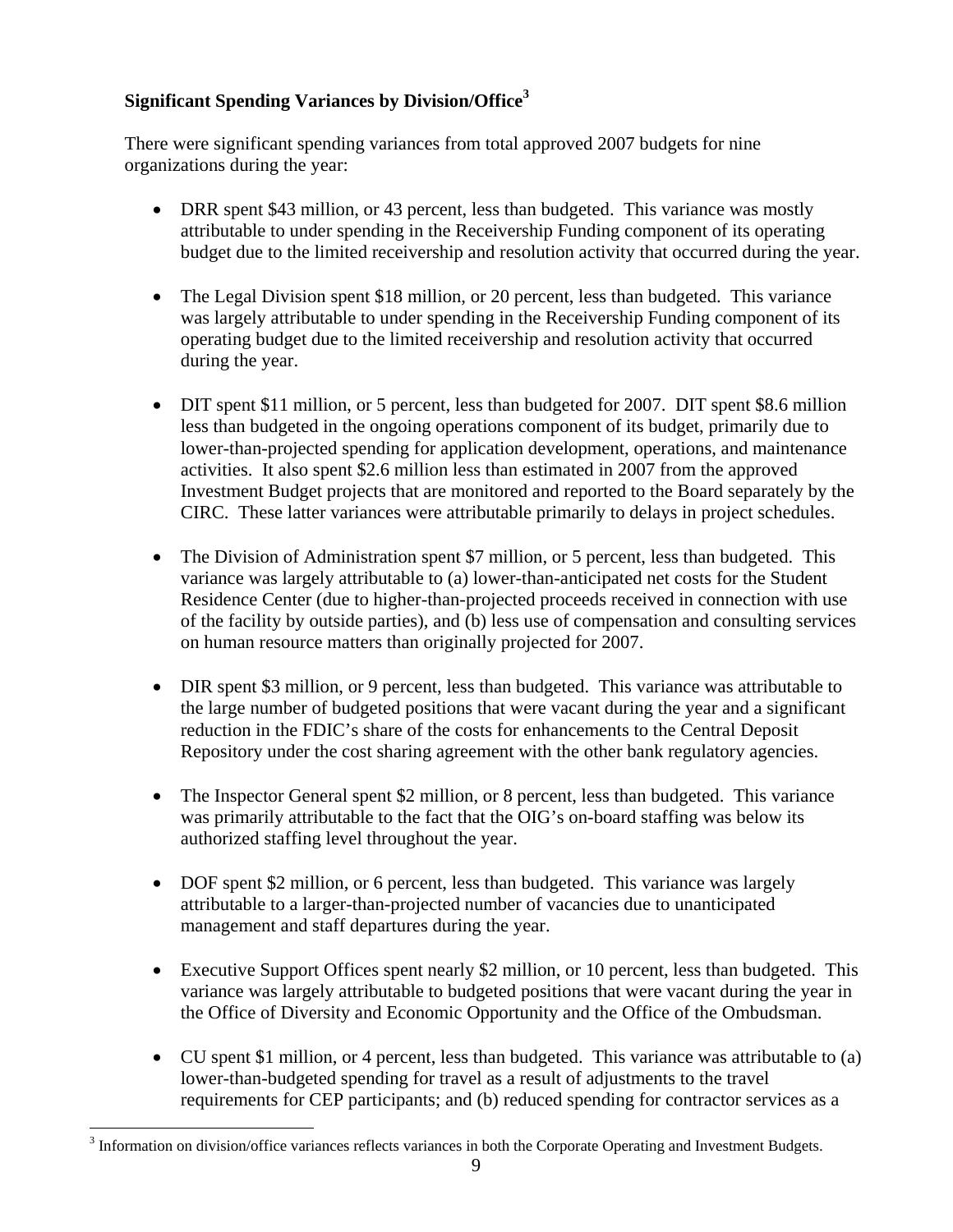result of performance issues with a contractor related to the development of the DRR training and commissioning program, which have since been resolved.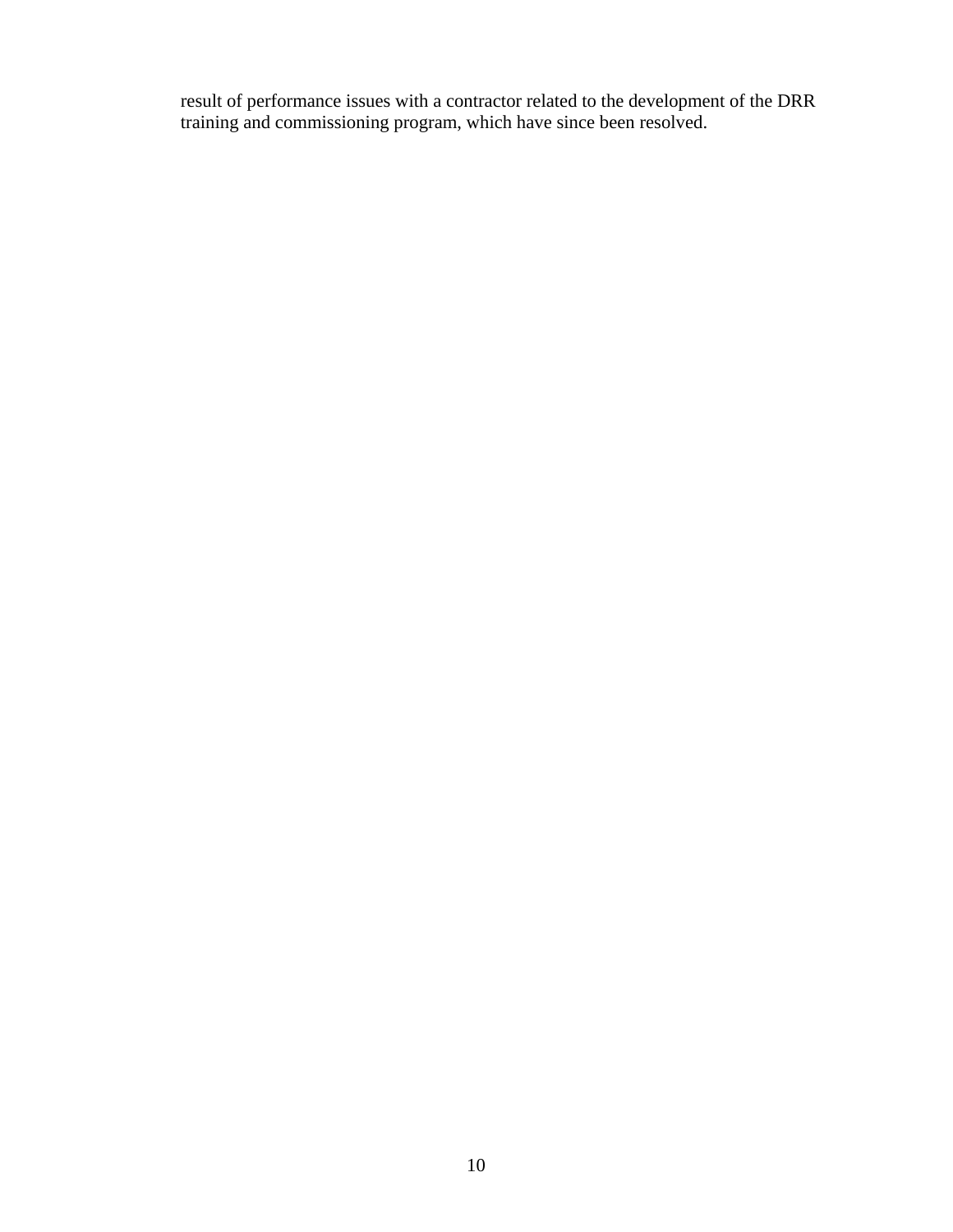### FDIC CFO REPORT TO THE BOARD – Fourth Quarter 2007

| <b>Fund Financial Results</b><br>(\$ in Millions)          |                               |            |             |              |              |                              |                |
|------------------------------------------------------------|-------------------------------|------------|-------------|--------------|--------------|------------------------------|----------------|
| <b>Balance Sheet</b>                                       | <b>Deposit Insurance Fund</b> |            |             |              |              |                              |                |
|                                                            |                               | (audited)  |             | (unaudited)  | Quarterly    | (audited)                    | Year-Over-Year |
|                                                            |                               | Dec-07     |             | Sep-07       | Change       | Dec-06                       | Change         |
| Cash & cash equivalents                                    | \$                            | 4,245      | \$.         | $2,854$ \$   | $1,391$ \$   | $2.954$ \$                   | 1,291          |
| Investment in U.S. Treasury obligations, net               |                               | 46,588     |             | 47,933       | (1,345)      | 46,142                       | 446            |
| Assessments receivable, net                                |                               | 245        |             | 173          | 72           |                              | 245            |
| Interest receivable on investments and other assets, net   |                               | 768        |             | 706          | 62           | 748                          | 20             |
| Receivables from resolutions, net                          |                               | 808        |             | 2,057        | (1.249)      | 539                          | 269            |
| Property, buildings and other capitalized assets, net      |                               | 351        |             | 357          | (6)          | 377                          | (26)           |
| Total Assets                                               | \$                            | 53,005     | \$          | 54,080 \$    | $(1,075)$ \$ | 50,760 \$                    | 2,245          |
| Accounts payable and other liabilities                     |                               | 152        |             | 1.942        | (1,790)      | 154                          | (2)            |
| Postretirement benefit liability                           |                               | 116        |             | 114          |              | 130                          | (14)           |
| Contingent Liabilities: future failures                    |                               | 124        |             | 70           | 54           | 111                          | 13             |
| Contingent Liabilities: litigation losses & other          |                               | 200        |             | 200          |              | 200                          |                |
| <b>Total Liabilities</b>                                   | \$.                           | 592        | \$.         | $2,326$ \$   | $(1,734)$ \$ | 595S                         | (3)            |
| FYI: Unrealized gain on available-for-sale securities, net |                               | 359        |             | 221          | 138          | 234                          | 125            |
| FYI: Unrealized postretirement benefit gain                |                               | 19         |             | 22           | (3)          |                              | 17             |
| FULLO DAL ANOT                                             | $\triangle$                   | $\sqrt{2}$ | $\triangle$ | $FA = A$ $A$ | $C = C$      | $F^{\alpha}$ 40 $F^{\alpha}$ | 0.240          |



| <b>Income Statement</b>                                      | <b>Deposit Insurance Fund</b> |           |    |             |           |            |                |
|--------------------------------------------------------------|-------------------------------|-----------|----|-------------|-----------|------------|----------------|
|                                                              |                               | (audited) |    | (unaudited) | Quarterly | (audited)  | Year-Over-Year |
|                                                              |                               | $Dec-07$  |    | Sep-07      | Change    | Dec-06     | Change         |
| Assessments earned                                           | S                             | 643       |    | $404$ \$    | $239$ \$  | 32S        | 611            |
| Interest earned on investment securities                     |                               | 2,540     |    | 1,955       | 585       | 2,241      | 299            |
| Exit fees earned                                             |                               |           |    |             |           | 345        | (345)          |
| Other revenue                                                |                               | 14        |    |             |           | 26         | (12)           |
| Total Revenue <mark>l</mark>                                 | \$.                           | 3,197     |    | $2,370$ \$  | 827S      | $2,644$ \$ | 553            |
| Operating expenses (includes depreciation expense)           |                               | 993       |    | 730         | 263       | 951        | 42             |
| Provision for insurance losses                               |                               | 95        |    | 56          | 39        | (52)       | 147            |
| Other expenses                                               |                               |           |    |             |           | ฅ          | (3)            |
| <b>Total Expenses &amp; Losses</b>                           | \$                            | 1.091     | \$ | 788 \$      | $303$ \$  | $905$ \$   | 186            |
| <b>Net Income</b>                                            | \$.                           | 2,106     |    | $.582$ \$   | $524$ \$  | $1,739$ \$ | 367            |
| Unrealized gain/(loss) on available-for-sale securities, net |                               | 125       |    | (13)        | 138       | (173)      | 298            |
| Unrealized postretirement benefit gain/(loss)                |                               | 17        |    | 20          | (3)       |            | 15             |
| <b>YTD Comprehensive Income</b>                              |                               | 2,248     |    | $1,589$ \$  | 659 \$    | $1,568$ \$ | 680            |



Over the last three years, the provision for insurance losses added to net income as estimated losses that had been previously booked for both existing receiverships and potential failures were reversed. During 2007, this trend had reversed.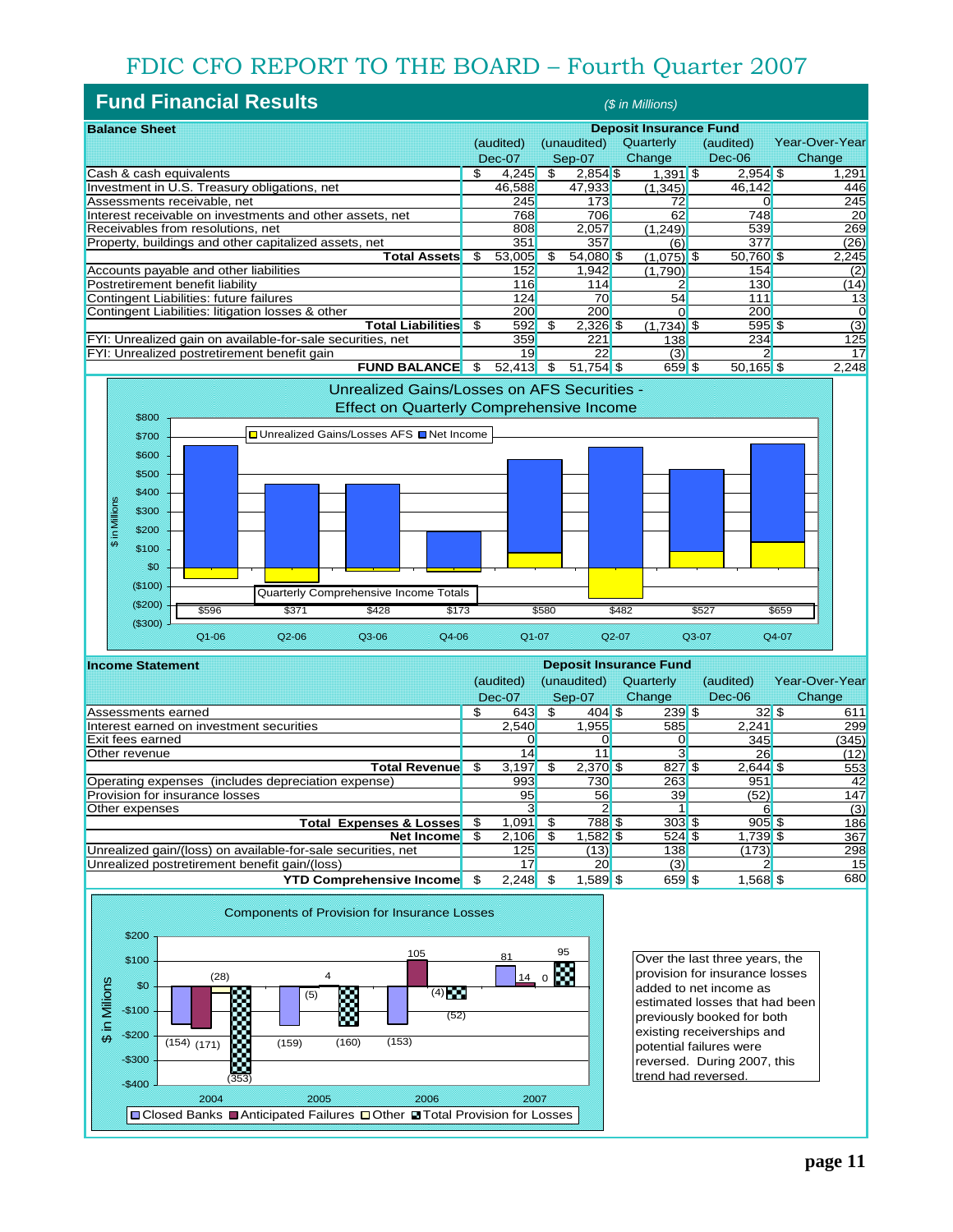#### **Fund Financial Results - continued** *(\$ in Millions )* Interest Earned on Investment Securities 3,000 \$2,540 \$2,342 2,500  $$2,131$   $$2,241$   $$2,226$ \$2,241 \$ in Millions \$ in Millions 2,000 1,500 1,000 \$314 \$345 500 \$109  $\mathbf{0}$ 2005 2006 2007 Interest Income TIPS Inflation Compensation OTotal Interest Earned **Statements of Cash Flows Deposit Insurance Fund**

|                                                                                                                    |                         | (audited)<br><b>Dec-07</b> | (unaudited)<br>Sep-07    | Quarterly<br>Change                                                               |              | (audited)<br>Dec-06 | Year-Over-Year<br>Change                                                                                                                    |
|--------------------------------------------------------------------------------------------------------------------|-------------------------|----------------------------|--------------------------|-----------------------------------------------------------------------------------|--------------|---------------------|---------------------------------------------------------------------------------------------------------------------------------------------|
| <b>Net Income</b>                                                                                                  | \$                      | 2,106                      | \$<br>$1,582$ \$         | $\overline{524}$ \$                                                               |              | $1,739$ \$          | 367                                                                                                                                         |
| Amortization of U.S. Treasury obligations (unrestricted)                                                           |                         | 571                        | 431                      | 140                                                                               |              | 599                 | (28)                                                                                                                                        |
| <b>TIPS Inflation Adjustment</b>                                                                                   |                         | (314)                      | (286)                    | (28)                                                                              |              | (109)               | (205)                                                                                                                                       |
| Depreciation on property and equipment                                                                             |                         | 63                         | 40                       | 23                                                                                |              | 53                  | 10                                                                                                                                          |
| Provision for insurance losses                                                                                     |                         | 95                         | 56                       | 39                                                                                |              | (52)                | 147                                                                                                                                         |
| Exit fees earned                                                                                                   |                         | $\overline{0}$             | $\overline{0}$           | $\Omega$                                                                          |              | (345)               | 345                                                                                                                                         |
| Unrealized gain on postretirement benefits                                                                         |                         | 17                         | $\overline{20}$          | (3)                                                                               |              | $\Omega$            | 17                                                                                                                                          |
| Net change in operating assets and liabilities                                                                     |                         | (668)                      | 5 <sup>5</sup>           | (673)                                                                             |              | 101                 | (769)                                                                                                                                       |
| <b>Net Cash Provided by Operating Activities</b>                                                                   | \$                      | 1,870                      | \$<br>$1,848$ \$         |                                                                                   | $22\sqrt{3}$ | $1,986$ \$          | (116)                                                                                                                                       |
| Investments matured and sold                                                                                       |                         | 7,626                      | 6,256                    | 1,370                                                                             |              | 6,800               | 826                                                                                                                                         |
| Investments purchased (includes purchase of property and                                                           |                         |                            |                          |                                                                                   |              |                     |                                                                                                                                             |
| equipment)                                                                                                         |                         | (8, 205)                   | (8,204)                  | (1)                                                                               |              | (9,062)             | 857                                                                                                                                         |
| Net Cash (Used) by Investing Activities \$                                                                         |                         | $(579)$ \$                 | $(1,948)$ \$             | $1,369$ \$                                                                        |              | $(2,262)$ \$        | 1,683                                                                                                                                       |
| Net Increase (Decrease) in Cash and Cash Equivalents                                                               |                         | 1,291                      | (100)                    | 1,391                                                                             |              | (276)               | 1,567                                                                                                                                       |
| Cash and Cash Equivalents at beginning of year                                                                     |                         | 2,954                      | 2,954                    | $\overline{0}$                                                                    |              | 3,230               | (276)                                                                                                                                       |
| Cash and Cash Equivalents - Ending \$                                                                              |                         | 4,245 \$                   | $2,854$ \$               | $1,391$ \$                                                                        |              | $2,954$ \$          | 1,291                                                                                                                                       |
| <b>FSLIC Resolution Fund</b>                                                                                       |                         |                            |                          |                                                                                   |              |                     |                                                                                                                                             |
|                                                                                                                    |                         | (audited)                  | (unaudited)              | Quarterly                                                                         |              | (audited)           | Year-Over-Year                                                                                                                              |
|                                                                                                                    |                         | Dec-07                     | Sep-07                   | Change                                                                            |              | $Dec-06$            | Change                                                                                                                                      |
| Cash and cash equivalents                                                                                          | \$                      | 3,617                      | \$<br>$3,764$ \$         | $(147)$ \$                                                                        |              | $3,616$ \$          |                                                                                                                                             |
| Accumulated deficit, net                                                                                           |                         | (123, 770)                 | (123, 836)               | 66                                                                                |              | (123.834)           | 64                                                                                                                                          |
| <b>Resolution equity</b>                                                                                           |                         | 3,648                      | 3,790                    | (142)                                                                             |              | 3,620               | 28                                                                                                                                          |
| Total revenue                                                                                                      | \$                      | 188                        | \$<br>$\frac{150}{9}$ \$ |                                                                                   | 38S          | 169S                | 19                                                                                                                                          |
| Operating expenses                                                                                                 |                         | 3                          | 2                        | $\vert$                                                                           |              | 12                  | (9)                                                                                                                                         |
| Goodwill/Guarini litigation expenses                                                                               |                         | 196                        | 178                      | 18                                                                                |              | 411                 | (215)                                                                                                                                       |
| Net (loss/income)                                                                                                  | $\overline{\mathbf{s}}$ | 64S                        | $(2)$ \$                 |                                                                                   | $66$ $$$     | $(203)$ \$          | 267                                                                                                                                         |
| DIF Active Receiverships - Remaining Assets-in-Liquidation<br>by Year of Receivership Failure<br>(\$ in Thousands) |                         |                            |                          | Summary of Goodwill & Guarini Litigation<br>(Inception-to-Date)<br>\$ in Millions |              |                     |                                                                                                                                             |
| 1990-1999,<br>11 Rcvrs,                                                                                            |                         |                            | Goodwill                 |                                                                                   |              |                     | <b>Guarini</b>                                                                                                                              |
| \$7,189, 0.8%<br>2001, 1 Rcvr,<br>\$218,893,                                                                       |                         |                            | # of Cases               | Amount Paid/<br>Accrued                                                           |              | # of Cases          | Amount Paid                                                                                                                                 |
| 25%                                                                                                                | Time                    | Dismissals/                | 43                       | N/A                                                                               |              | $\Omega$            | N/A                                                                                                                                         |
|                                                                                                                    |                         | Settlements                | 18                       | \$149                                                                             |              | 3                   | \$121                                                                                                                                       |
| 2002, 4 Rcvrs,<br>2007, 3 Rcvrs,                                                                                   |                         | Judgments                  | 42                       | \$1,238*                                                                          |              | 5                   | \$153                                                                                                                                       |
|                                                                                                                    |                         | Pending                    | 19                       | N/A                                                                               |              | $\Omega$            | N/A                                                                                                                                         |
| \$32,319,4%<br>\$591,974,<br>68%<br>2003, 2 Rcvrs,                                                                 | <b>Totals</b>           |                            | 122                      | \$1,387                                                                           |              | 8                   | \$274                                                                                                                                       |
| \$14,772, 2%<br>2004, 1 Rcvr,<br>\$1,524, 0.2%<br>Active Receiverships = 22                                        |                         | America - \$150 million).  |                          | * Four institutions account for 65% of the total Goodwill payments                |              |                     | (Glendale Federal Bank - \$382 million, Westfed Holdings, Inc. - \$211<br>million, LaSalle Talman Bank - \$155 million, and Home Savings of |
| Total Assets-in-Liquidation = \$866,671                                                                            |                         |                            |                          |                                                                                   |              |                     |                                                                                                                                             |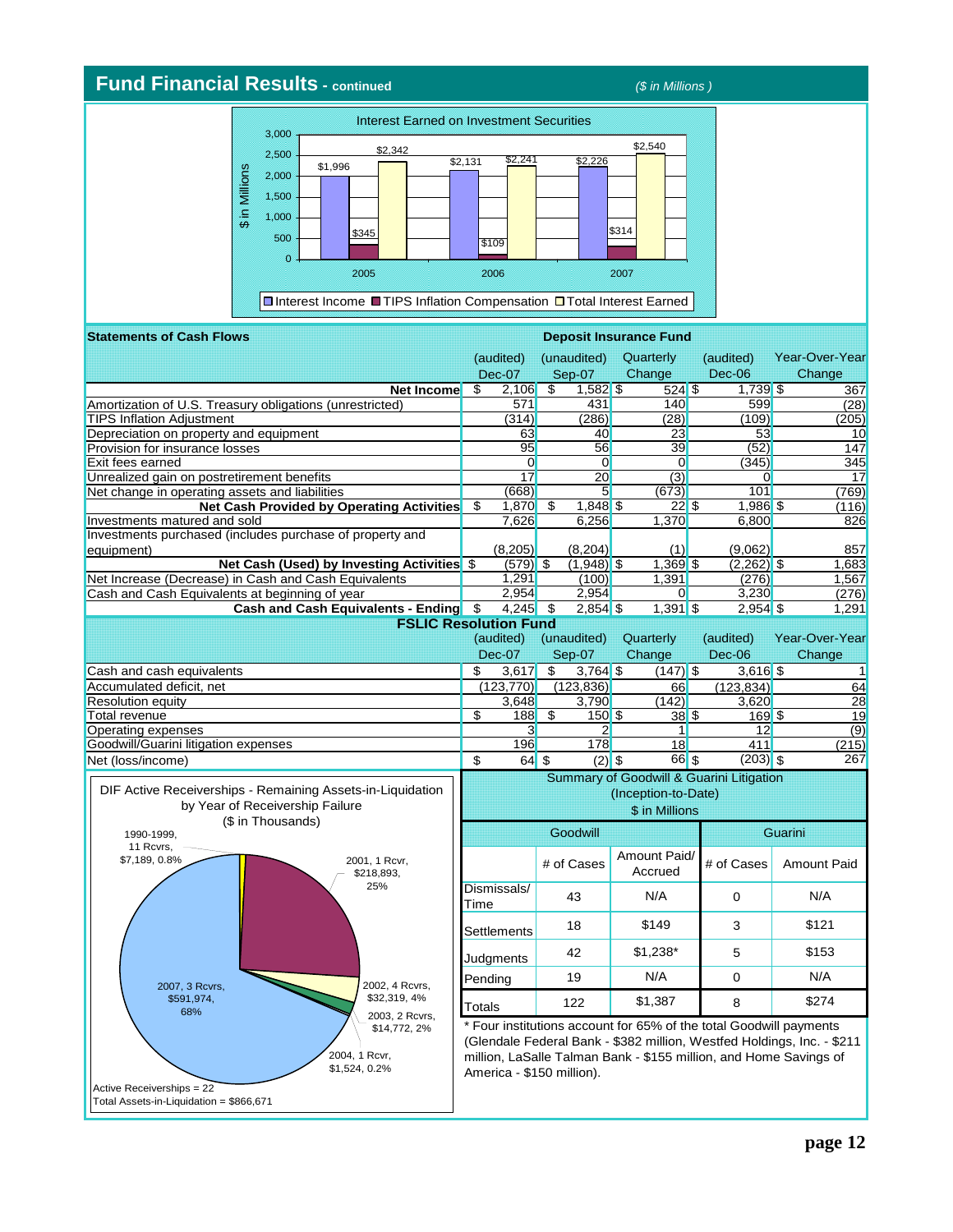| <b>Deposit Insurance Fund Portfolio Summary</b><br>(in millions)                                                                            |                                  |                                  |                                                    |  |  |  |  |
|---------------------------------------------------------------------------------------------------------------------------------------------|----------------------------------|----------------------------------|----------------------------------------------------|--|--|--|--|
|                                                                                                                                             | 12/31/07                         | 12/31/06                         | Change                                             |  |  |  |  |
| <b>Par Value</b><br><b>Amortized Cost</b><br><b>Market Value</b>                                                                            | \$47,562<br>\$50,469<br>\$52,378 | \$46,483<br>\$48,858<br>\$49,038 | \$1,079<br>\$1,611<br>\$3,340                      |  |  |  |  |
| Primary Reserve <sup>1</sup><br>Primary Reserve Target Floor <sup>2</sup><br>Primary Reserve % of Total Portfolio                           | \$14,317<br>\$15,000<br>26.9%    | \$13,911<br>\$10,000<br>28.0%    | \$406<br>\$5,000<br>$(1.1\%)$                      |  |  |  |  |
| Year-to-Date Total Return (Portfolio)<br>Year-to-Date Total Return (Benchmark) <sup>3</sup><br>Total Return Variance (in basis points)      | 8.629%<br>8.861%<br>(23.2)       | 4.056%<br>3.571%<br>48.5         | not applicable<br>not applicable<br>not applicable |  |  |  |  |
| Yield-to-Maturity <sup>4</sup>                                                                                                              | 4.72%                            | 4.89%                            | (0.17%)                                            |  |  |  |  |
| Weighted Average Maturity (in years)                                                                                                        | 4.06                             | 3.57                             | 0.49                                               |  |  |  |  |
| Effective Duration (in years) <sup>5</sup><br><b>Total Portfolio</b><br>Available-for-Sale Securities<br><b>Held-to-Maturity Securities</b> | 3.19<br>1.29<br>3.94             | 2.82<br>1.80<br>3.29             | 0.37<br>(0.51)<br>0.65                             |  |  |  |  |

<sup>1</sup> Primary Reserve is the total market value (including accrued interest) of overnight investments, available-for-sale securities, and held-to-maturity securities maturing within three months.

 $2$  This primary reserve target floor was increased from the third quarter's \$10 billion target, although when adopted it was understood that the target floor would not be reached until at least the first quarter of 2008.

 $3$  The benchmark is the total return of the Merrill Lynch 1-10 Year U.S. Treasury Index.

<sup>4</sup> The Yield-to-Maturity includes the potential yield of Treasury Inflation-Protected Securities (TIPS), which assumes an average 2.2% annual increase in the CPI over the remaining life of each TIPS.

 $^5$  For each TIPS, an estimated 80% "yield beta" factor is applied to its real yield duration to arrive at an estimated effective duration.

| <b>National Liquidation Fund (NLF) Investment Portfolio Summary</b><br>(Dollar Values in Millions) |                                |                      |                        |  |  |  |  |
|----------------------------------------------------------------------------------------------------|--------------------------------|----------------------|------------------------|--|--|--|--|
|                                                                                                    | 12/31/06<br>12/31/07<br>Change |                      |                        |  |  |  |  |
| Book Value <sup>6</sup><br>Yield-to-Maturity<br>Weighted Average Maturity (in days)                | \$393<br>4.22%<br>19           | \$381<br>5.37%<br>13 | (\$12)<br>(1.15%)<br>6 |  |  |  |  |

 $^6$  Due to the short-term nature of the NLF, the portfolio's Book and Market Values are identical for reporting purposes.

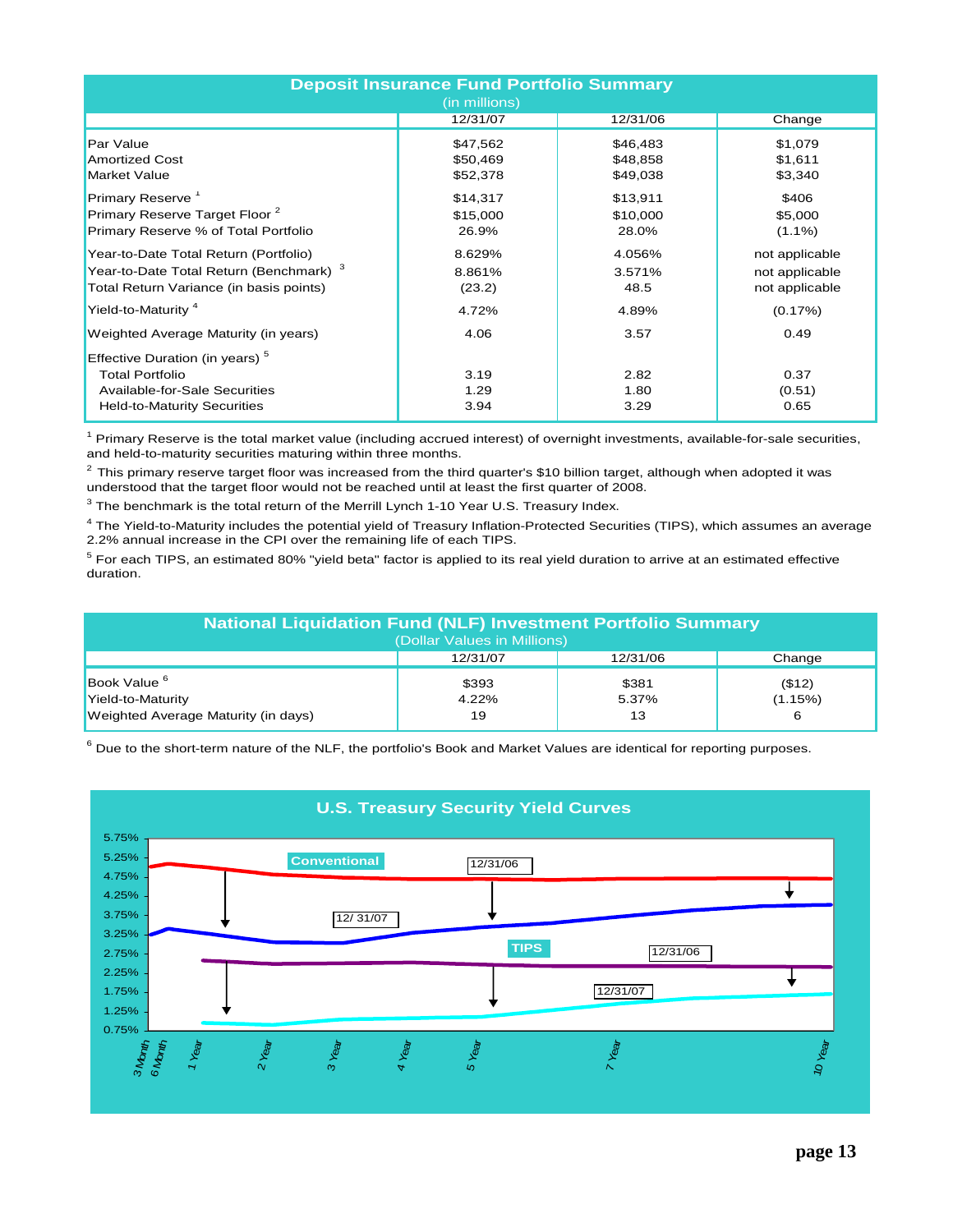## **Approved Investment Strategy**

# **Current Strategy as of 4th Quarter 2007 DEPOSIT INSURANCE FUND**

Maintain a \$150 million target floor overnight investment balance.

Strategically invest all available funds in excess of the target overnight investment balance, which may include purchasing conventional Treasury securities within the zero- to six-year maturity sector, purchasing Treasury Inflation-Protected Securities (TIPS) within the two- to ten-year maturity sector, and/or purchasing callable Treasury securities with final maturities not to exeed eight years, subject to the following limitations:

 $\rightarrow$  All newly purchased Treasury securities shall be designated available-for-sale (AFS).

 $\rightarrow$  Newly purchased AFS conventional Treasury securities should have maturities of six years or less.

Increase the portfolio's primary reserve balance, with a goal of reaching a \$15 billion target floor balance over the near term.

**Strategy Changes for 1st Quarter 2008**

No changes in strategy

### **Current Strategy as of 4th Quarter 2007 NATIONAL LIQUIDATION FUND**

Maintain a target overnight investment balance between \$20 million and \$25 million.

Strategically invest the remaining funds in the zero- to 12-month maturity sector.

**Strategy Changes for 1st Quarter 2008**

No changes in strategy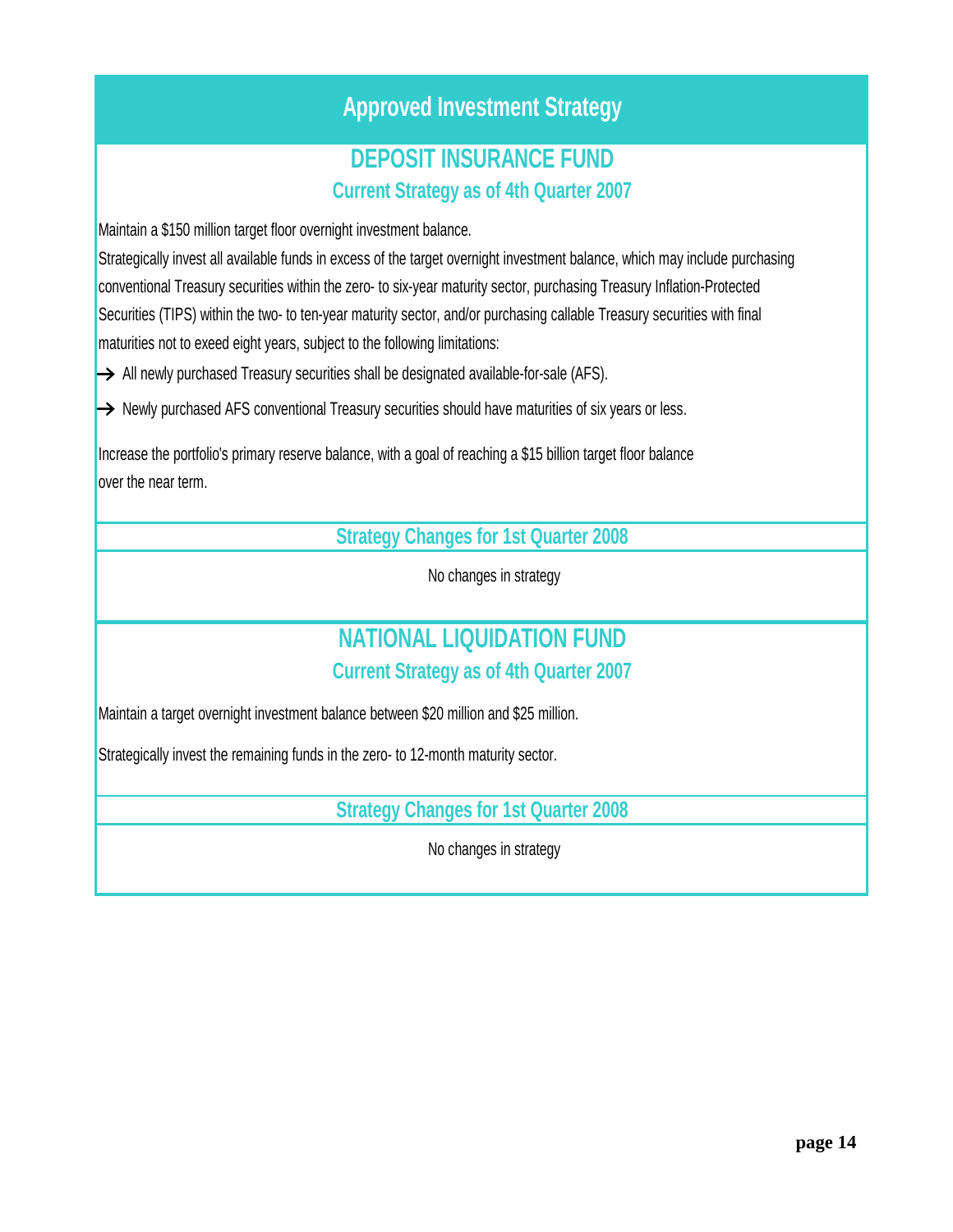| <b>Executive Summary of 2007 Budget and Expenditures</b><br>by Major Expense Category<br><b>Through December 31, 2007</b><br>(Dollars in Thousands) |                             |                            |                              |               |  |  |  |
|-----------------------------------------------------------------------------------------------------------------------------------------------------|-----------------------------|----------------------------|------------------------------|---------------|--|--|--|
| Major Expense Category                                                                                                                              | <b>YTD</b><br><b>Budget</b> | <b>YTD</b><br>Expenditures | $%$ of<br><b>Budget Used</b> | Variance      |  |  |  |
| <b>Corporate Operating Budget</b>                                                                                                                   |                             |                            |                              |               |  |  |  |
| <b>Ongoing Operations</b>                                                                                                                           |                             |                            |                              |               |  |  |  |
|                                                                                                                                                     |                             |                            |                              |               |  |  |  |
| Salaries & Compensation                                                                                                                             | \$650,116                   | \$638,428                  | 98%                          | \$11,688      |  |  |  |
| <b>Outside Services - Personnel</b>                                                                                                                 | 179,424                     | 150,034                    | 84%                          | (29,390)      |  |  |  |
| Travel                                                                                                                                              | 56,719                      | 53,738                     | 95%                          | (2,981)       |  |  |  |
| <b>Buildings</b>                                                                                                                                    | 68,290                      | 67,076                     | 98%                          | (1,214)       |  |  |  |
| Equipment                                                                                                                                           | 49,563                      | 49,201                     | 99%                          | (362)         |  |  |  |
| <b>Outside Services - Other</b>                                                                                                                     | 15,723                      | 14,158                     | 90%                          | (1,565)       |  |  |  |
| <b>Other Expenses</b>                                                                                                                               | 12,655                      | 9,172                      | 72%                          | (3,483)       |  |  |  |
| <b>Total Ongoing Operations</b>                                                                                                                     | \$1,032,490                 | \$981,807                  | 95%                          | $(\$50,683)$  |  |  |  |
| <b>Receivership Funding</b>                                                                                                                         |                             |                            |                              |               |  |  |  |
| Salaries & Compensation                                                                                                                             | \$3,420                     | \$990                      | 29%                          | (S2,430)      |  |  |  |
| <b>Outside Services - Personnel</b>                                                                                                                 | 61,347                      | 12,827                     | 21%                          | (48,520)      |  |  |  |
| Travel                                                                                                                                              | 5,646                       | 2,046                      | 36%                          | (3,600)       |  |  |  |
| <b>Buildings</b>                                                                                                                                    | 2,300                       | 2,471                      | 107%                         | 171           |  |  |  |
| Equipment                                                                                                                                           | 226                         | 31                         | 14%                          | (195)         |  |  |  |
| <b>Outside Services - Other</b>                                                                                                                     | 543                         | 185                        | 34%                          | (358)         |  |  |  |
| <b>Other Expenses</b>                                                                                                                               | 1,518                       | 1,156                      | 76%                          | (362)         |  |  |  |
|                                                                                                                                                     |                             |                            |                              |               |  |  |  |
| <b>Total Receivership Funding</b>                                                                                                                   | \$75,000                    | \$19,706                   | 26%                          | $(\$55,294)$  |  |  |  |
| <b>Total Corporate Operating Budget</b>                                                                                                             | \$1,107,490                 | \$1,001,513                | 90%                          | $(\$105,977)$ |  |  |  |
| <b>Investment Budget</b> <sup>1</sup>                                                                                                               |                             |                            |                              |               |  |  |  |
|                                                                                                                                                     | \$14,496                    | \$11,946                   | 82%                          | $(\$2,550)$   |  |  |  |
| <b>Grand Total</b>                                                                                                                                  | \$1,121,986                 | \$1,013,459                | 90%                          | (\$108,527)   |  |  |  |

1) Budgets for investment projects are approved on a multi-year basis; the "Year-to-Date Budget" amount reflects the 2007 spending estimates for approved projects. Detailed quarterly reports on the status of those projects are provided separately to the Board by the Capital Investment Review Committee.